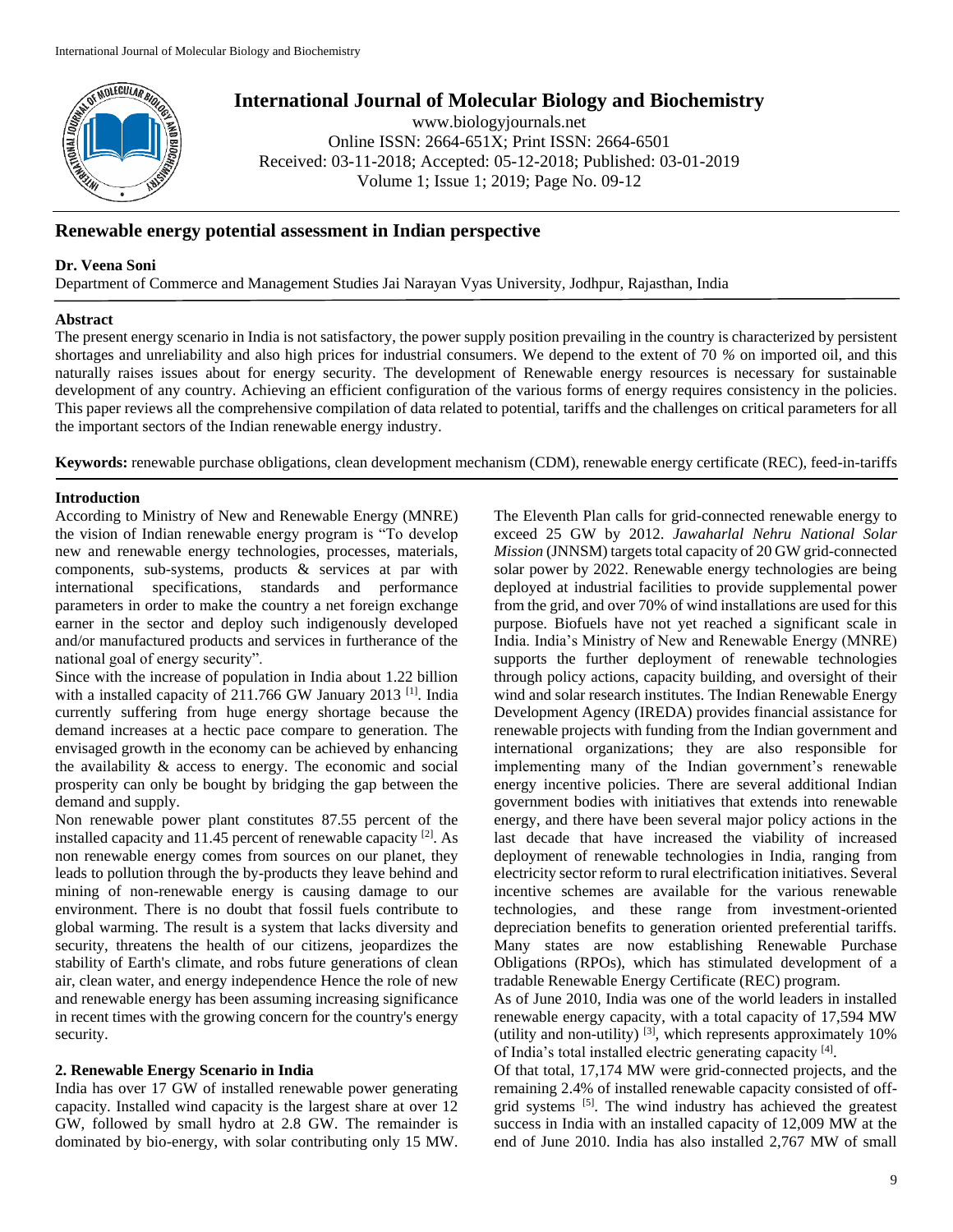hydro plants (with sizes of less than 25 MW each), 1,412 MW of grid-connected cogeneration from bagasse, and 901 MW of biomass-based power from agro residues. Waste-to-energy projects have an installed capacity of 72 MW. India has off-grid renewable power capacities of 238 MW from biomass cogeneration, 125 MW from biogas, 53 MW from waste-toenergy, 3 MW from solar PV plants, and 1 MW from hybrid systems [6].

India hopes to develop more of its solar resource potential. As of June 2010, solar PV plants in India had reached a cumulative generation capacity of approximately 15.2 MW. This is approximately 0.07% of JNNSM's 2022 target of 22 GW <a>[7]</a>. As reported by *CSP Today*, JNNSM's goal would "make India the producer of almost three-quarters of the world's total solar energy output <sup>[8]</sup>. By the end of the Tenth Plan (2007), India achieved a cumulative installed capacity of 10.161 GW of renewable energy. Additions totaling 15 GW are targeted during the Eleventh Plan to bring the total installed grid-connected renewable generating capacity to over 25 GW. Wind energy is expected to contribute approximately two-thirds of the added capacity in this plan period. If India is able to achieve its renewable energy goals by 2022 (by the end of the Thirteenth Plan), it will reach a total of 74 GW of installed capacity for wind, solar energy, biomass, and small hydropower, with wind and solar expected to account for more than 80% of the installed renewable power [9].



**Fig 1:** Grid-interactive Renewable Power in India



*Source*: MNRE

**Fig 2:** Renewable Energy in India Total RE installed capacity: approx 19 GW



*Source***:** MNRE

**Fig 3:** Off-grid/Distributed Renewable Power (Including Captive/CHP plants)

#### **3. Incentives for Renewable Energy by Indian Government**

In the early 1980s, the Indian government established the Ministry of New and Renewable Energy (MNRE) to encourage diversification of the country's energy supply and satisfy the increasing energy demand of a rapidly growing economy [10]. The MNRE issued guidelines to all state governments to create an attractive environment for the export, purchase, wheeling and banking of electricity generated by renewable power projects.

#### **Available framework of incentives Feed-in-tariffs**

Up to 80 % accelerated depreciation in renewable energy investments Relief in customs duty, excise duty and sales tax

Exemption from Central Sales Tax, and customs duty concessions on the import of material, components and equipment used in renewable energy projects

#### **Soft loans**

Government policies covering wheeling, banking, buy-back, and third-party sale of power Income tax exemption for any single 10 year period in the first 15 years of a wind farm.

In addition to the above government incentives, most renewable energy projects can increase their monetization through the carbon credits trading under the Clean Development Mechanism  $(CDM)^{[11]}$ .

Many states in India have introduced renewable purchase obligations (RPO/RPS) for utilities and Renewable Energy Certificates (REC) using which utilities that do not have access to sufficient renewable energy sources could purchase credits from those utilities / companies that generate green power. The RPO acts as the driver for the use of RECs and in turn, RECs provide the support required to implement the RPOs.

#### **4. Incentives for Each Renewable Energy Source 4.1 Solar PV, Solar CSP & Thermal 4.1.1 PV & CSP**

The "National Solar Mission", formally adopted by Prime Minister Manmohan Singh's special panel on climate, envisages the creation of a statutory solar  $[12]$  authority that would make it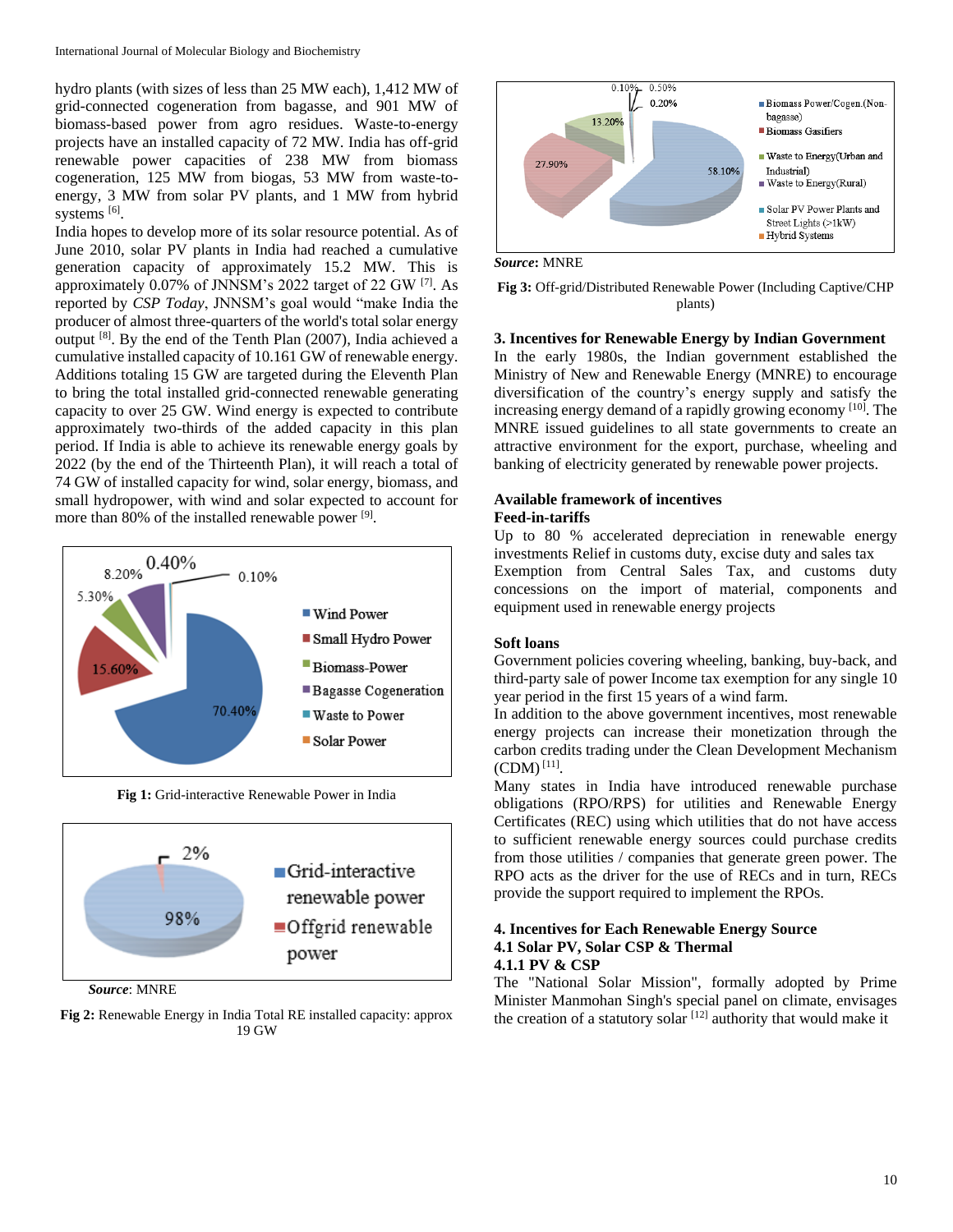mandatory for states to buy some solar power, according to a draft of the plan. The plan pledges to boost output of solar energy from near zero to 20 GW by 2022.

As part of this plan, in Jun 2010, the MNRE [13] announced the final guidelines for implementing off-grid and small solar PV power plants. In July 2010, similar guidelines for larger, grid connected power plants were released. As of Jun 2011, 500 MW of solar CSP and 200 MW of solar PV grid-connected projects have already been allocated. An additional 300 MW solar PV is expected to be allocated soon.

Incentives vary, depending on whether the project is off-grid or grid connected.

1. *Grid connected solar projects* – These systems are typically supported by high feed in-tariff.

The rates quoted by the winners were in the range Rs 10.912.7/kWh [14-16] for solar PV and 10.49 to 12.24/kWh for CSP.

2. *Off-grid solar projects* – for solar PV projects that are off the grid, incentives have been provided primarily in the form of capital subsidies (30% for non-priority regions and 90% for priority regions), accelerated depreciation and in some cases, access to soft loans (5% interest rate) [17-22]

#### *State Schemes*

Many Indian states are firming up their individual state schemes under the National Solar Mission. Of these, only Gujarat, Rajasthan and Karnataka have so far announced their schemes formally.

#### **4.1.2 Thermal**

Incentives for Solar Thermal for Industrial Purposes [23]

A subsidy of up to 30% is available from MNRE on solar furnace components 80% Accelerated Depreciation is available

IREDA provides soft loans for solar thermal projects under 2 different schemes Direct User Scheme

#### **Intermediary Scheme**

For solar water heaters, soft loans at interest rates of 2%, 3% and 5% are provided to domestic, institutional and commercial users respectively.

SNAs (State Nodal Agencies) can be approached for capital subsidies of Rs. 1900 for domestic, Rs. 1750 for institutional and Rs. 1400 for commercial establishments, per sq. meter of installed solar water heating.

#### **4.2 Wind Energy**

Incentives for Wind Energy

10 year tax holiday

Low customs duty on imported components Accelerated Depreciation (AD) benefits  $[24]$ 

In June 2008, the MNRE announced a national generation based incentive scheme for grid connected wind power projects under 49 MW, providing an incentive of 0.5 rupees per kWh in addition to the existing state incentives.

A developer can go for either of two benefits - Accelerated Depreciation (AD) or Generation Based Incentive scheme (GBI). States such as Maharashtra have recently announced feed-intariffs based on wind zones; this tariff structure is more closely aligned with the total amount of electricity production possible. This framework has the potential to significantly increase the returns for wind farm owners in India, making this sector even more attractive than it is presently.

#### **4.3 Biomass Power**

### **4.3.1 Biomass Power Production**

Biomass based power plants in India can avail the following:

#### Capital subsidies (30%)

Accelerated depreciation (80% in first year)

Exemption from Central Sales Tax and customs duty concessions on the import of material, components and equipment used Preferential feed-in-tariff (varies from state to state)

#### **4.3.2 Biofuels**

India has a Biofuel Policy with an emphasis on biodiesel production from Jatropha and ethanol production from sugarcane molasses. In 2004, it was decided, as a first step, to mandate 5% blending of petrol with ethanol. An MOU between the Indian Sugar Mills Association and Indian Oil Corporation is designed to ensure uninterrupted supplies of ethanol for the program. The target was a 20% blend by the year 2011-12, though this target will most likely not be achieved, going by the trends available until Jun 2011.

A National Bio-diesel Board has been created to promote, finance and support organizations that are engaged in the field of oilseed cultivation and oil processing leading to bio-diesel production. *State incentives for biodiesel*

Incentives are usually provided through the respective state renewable energy development agency. A reduced VAT @ 4% is provided in most states.

#### Support price of oil seeds

Incentives for raising commercial plantations

Subsidy given for planting material 50% subsidy will be provided on cost of planting material for biofuels crops such as Jatropha. Credits and finance resources

#### **4.4 Small Hydro**

Tax incentives such as enhanced capital allowances IREDA provides low interest rate loans for hydel power stations up to 25 MW

Incentives for detailed survey and investigation and Detailed Project Report (DPR) preparation

Interest subsidy for commercial projects

Financial support for renovation, modernization and capacity uprating of old SHP stations